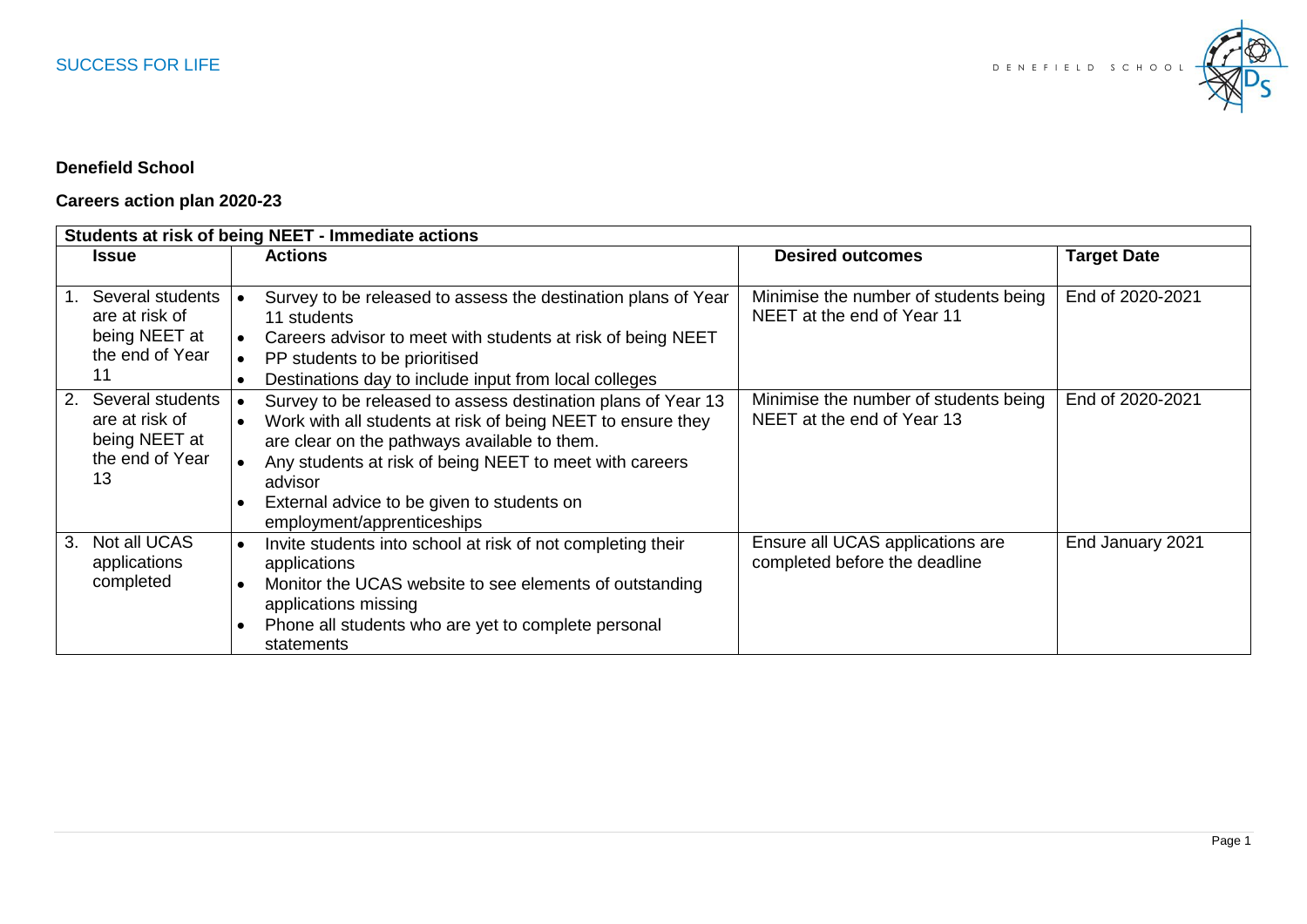

| <b>Short term actions</b>                                         |                                                                                                                                                                                                                                                                                                                                                                                                                                                                                                                                                                                                                                                                                                                                                                                    |                                                                                                                                                                                                                                                                                                                                                                                                                                                                                                                              |                                                                                                                                                                                                                                                                                 |  |  |  |  |
|-------------------------------------------------------------------|------------------------------------------------------------------------------------------------------------------------------------------------------------------------------------------------------------------------------------------------------------------------------------------------------------------------------------------------------------------------------------------------------------------------------------------------------------------------------------------------------------------------------------------------------------------------------------------------------------------------------------------------------------------------------------------------------------------------------------------------------------------------------------|------------------------------------------------------------------------------------------------------------------------------------------------------------------------------------------------------------------------------------------------------------------------------------------------------------------------------------------------------------------------------------------------------------------------------------------------------------------------------------------------------------------------------|---------------------------------------------------------------------------------------------------------------------------------------------------------------------------------------------------------------------------------------------------------------------------------|--|--|--|--|
| <b>Actions</b><br><b>Gatsby benchmark</b>                         |                                                                                                                                                                                                                                                                                                                                                                                                                                                                                                                                                                                                                                                                                                                                                                                    | <b>Desired outcomes</b>                                                                                                                                                                                                                                                                                                                                                                                                                                                                                                      | <b>Target Date</b>                                                                                                                                                                                                                                                              |  |  |  |  |
| 1. A stable careers<br>programme                                  | Develop a Career Related Learning policy to outline the<br>$\bullet$<br>school's aims and values.<br>Committing our programme to paper across the key<br>$\bullet$<br>stages so it is a clear, sequential, cumulative plan from<br>year to year that meets the aims laid out in the policy.<br>Creating links with the Careers Link Trustee (Katie Ayres).<br>$\bullet$<br>Including a programme or review and evaluation to ensure<br>$\bullet$<br>stakeholder input and feedback and to allow continuous<br>improvement.<br>Careers Lead accreditation achieved by Transition and<br>engagement leader.                                                                                                                                                                          | Stakeholder input into the<br>$\bullet$<br>development and improvement of<br>the programme.<br>Clear aims and vision that is<br>$\bullet$<br>understood by all stakeholders.<br>Accredited Careers Lead on staff<br>$\bullet$<br>team.                                                                                                                                                                                                                                                                                       | End of summer term 1                                                                                                                                                                                                                                                            |  |  |  |  |
| Learning from<br>2.<br>career and<br>labour market<br>information | Analyse the LMI data for Reading, Thames Valley, West<br>$\bullet$<br><b>Berks and Oxfordshire</b><br>Highlight to students the opportunities that are typically<br>available to them in the local area through assemblies                                                                                                                                                                                                                                                                                                                                                                                                                                                                                                                                                         | Students have an understanding of<br>$\bullet$<br>the opportunities for employment in<br>the local community                                                                                                                                                                                                                                                                                                                                                                                                                 | Assembly to students in<br>the summer term                                                                                                                                                                                                                                      |  |  |  |  |
| 3. Addressing the<br>needs of each<br>pupil                       | Students in Year 11 and 13 to meet with careers advisor,<br>prioritising vulnerable students<br>Analyse Unifrog engagement of Year 11, 12 and 13<br>students during the lockdown period<br>Set up Years 7-10 on Unifrog and use success for life time<br>to support their careers education<br>Write to groups of students applying to the Sixth Form.<br>Different correspondence for students who are close to<br>entry requirements vs those further away (use PPE data<br>to assess students)<br>Highlight college opportunities to students and parents via<br><b>SMHW</b><br>Work with Year 13 students that have not applied to<br>$\bullet$<br>university on apprenticeship and employment<br>opportunities<br>Survey students in Year 11 and 13 as to their destinations. | Students understand the post-16<br>$\bullet$<br>and post-18 options available to<br>them<br>Staff to understand the best means<br>$\bullet$<br>to support students with their<br>destinations<br>Destinations data for Year 11<br>$\bullet$<br>highlights less than 5% being NEET<br>Year 11 students and parents<br>$\bullet$<br>engage in college open days<br>Destinations data for Year 13<br>$\bullet$<br>highlights less than 3% being NEET<br>Destinations day is attended by 95%<br>$\bullet$<br>of Year 11 students | Careers advisor<br>meetings ongoing<br>Unifrog analysis on a<br>weekly basis<br>7-10 on Unifrog by<br>February half-term 21<br>7-10 engaging with<br>Unifrog by Easter 21<br>Collection of initial<br>destinations data by<br>Easter<br>Destinations day to be<br>held in March |  |  |  |  |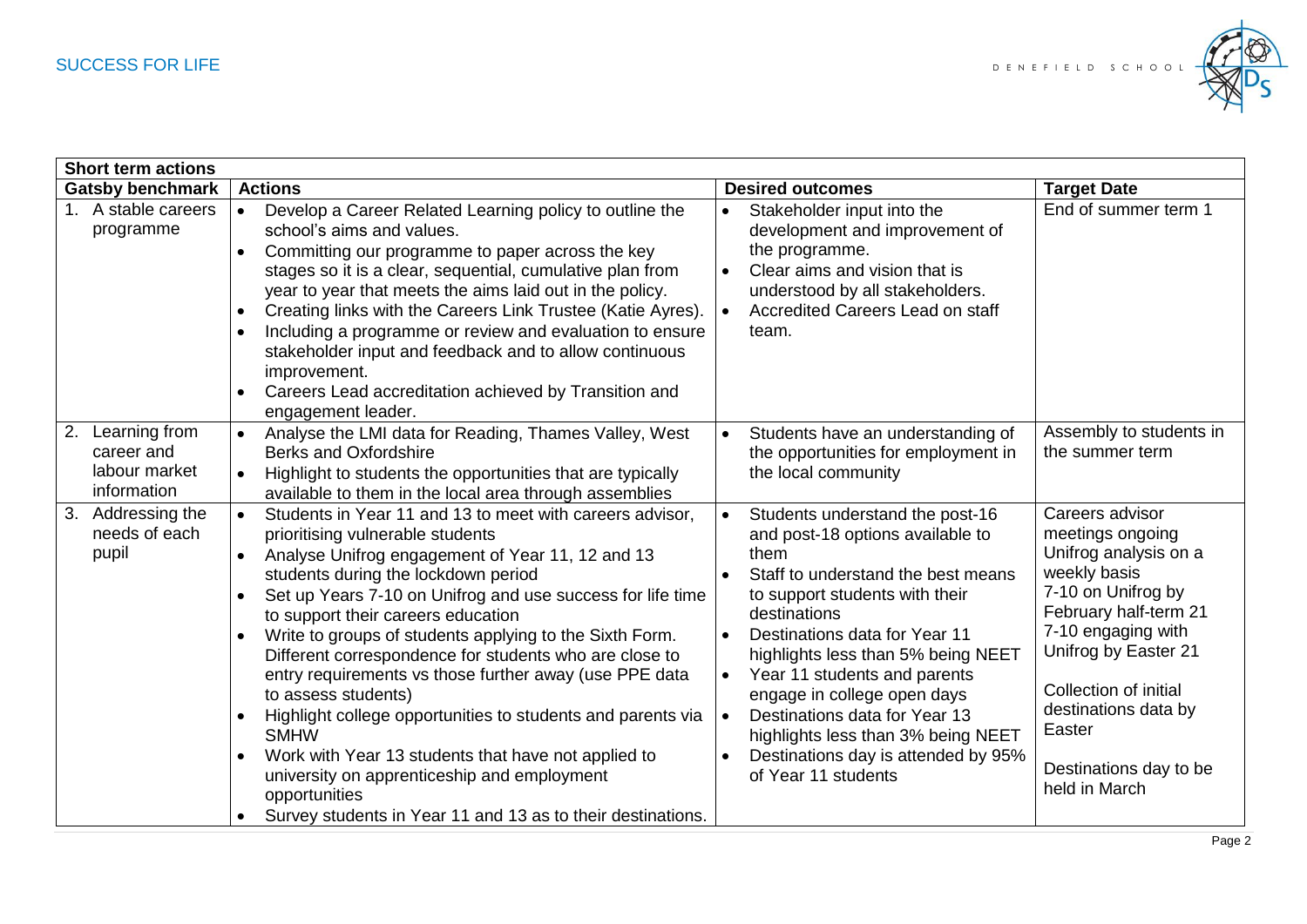

|    |                                                           | $\bullet$              | Destinations day                                                                                                                                                                                                      |                        |                                                                                                                                                                            | First formal collections of<br>destinations data in<br>August                                                    |
|----|-----------------------------------------------------------|------------------------|-----------------------------------------------------------------------------------------------------------------------------------------------------------------------------------------------------------------------|------------------------|----------------------------------------------------------------------------------------------------------------------------------------------------------------------------|------------------------------------------------------------------------------------------------------------------|
|    | 4. Linking<br>curriculum<br>learning to<br>careers        | $\bullet$<br>$\bullet$ | Use of a T&L briefing to highlight how careers can be<br>embedded in the curriculum<br>Creation of a framework to highlight career opportunities<br>in schemes of work                                                |                        | Careers are highlighted across the<br>curriculum<br>Best practice is highlighted to<br>departments                                                                         | (Initial work) Easter 21                                                                                         |
|    | 5. Encounters with<br>employers and<br>employees          | $\bullet$<br>$\bullet$ | Devise survey to send to local businesses/employers<br>regarding supporting a virtual careers fair in the summer<br>term<br>Share correspondence from local employers to parents<br>and carers via SMHW announcements | $\bullet$              | Hold a virtual careers fair in the<br>summer term<br>Students are aware of<br>opportunities for open days,<br>employment or apprenticeships in<br>the local community      | Careers fair in summer<br>term 21<br>SMHW updates ongoing                                                        |
| 6. | <b>Experiences of</b><br>workplaces                       | $\bullet$              | Begin planning of a work experience "day" for Year 10<br>next academic year.<br>Begin planning of a work experience "week" for Year 12<br>next academic year                                                          |                        | Initial steps are taken to ensure<br>work experience can run in the<br>academic year 2021-22                                                                               | End of academic year<br>2020-21                                                                                  |
| 7. | <b>Encounters with</b><br>further and<br>higher education |                        | Highlight college opportunities to students and parents via<br><b>SMHW</b><br>Year 12 students are given an entitlement of 3 online open<br>days to view university courses<br>Destinations day                       |                        | Year 11 students and parents<br>engage in college open days<br>Year 12 access online university<br>open days<br>Destinations day is attended by<br>95% of Year 11 students | SMHW updates ongoing<br>Online open days for<br>academic year 2020-21<br>Destinations day to be<br>held in March |
| 8. | Personal<br>guidance                                      | $\bullet$              | Students in Year 11 and 13 given priority to personal<br>guidance from the careers advisor (see benchmarks 1 and<br>3)<br>Analysis of our careers education in the success for life<br>programme                      | $\bullet$<br>$\bullet$ | Students in Years 11 and 13<br>receive personal guidance<br>There is greater understanding of<br>the guidance for students in the<br>success for life curriculum           | Summer 21                                                                                                        |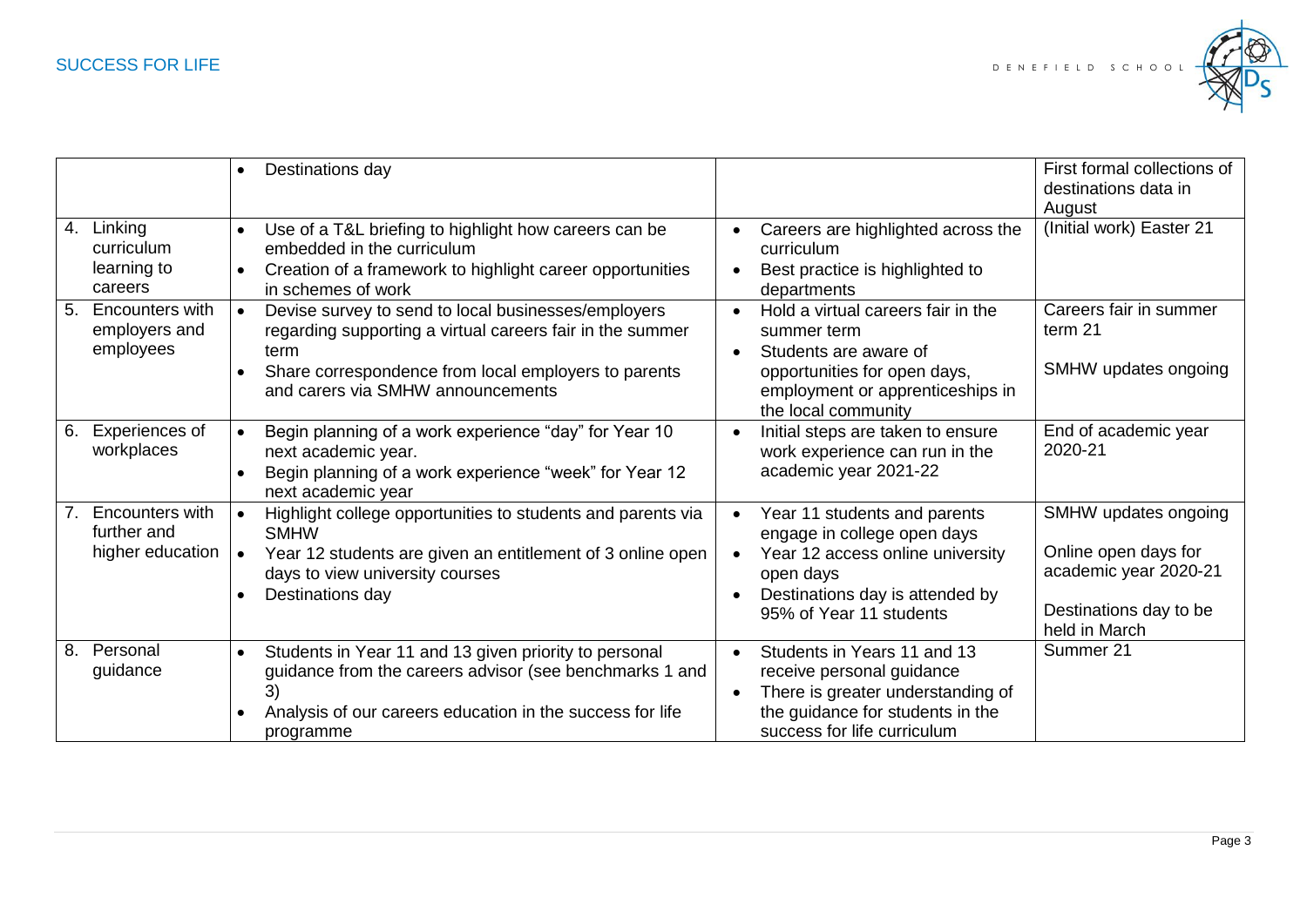

| <b>Medium term actions</b>                                     |                                                               |                                                                                                                                                                                                                                                                                                                                                                                                     |                                                  |                                                                                                                                                                                                                                                                                                                                                                                |                                                                                           |  |  |
|----------------------------------------------------------------|---------------------------------------------------------------|-----------------------------------------------------------------------------------------------------------------------------------------------------------------------------------------------------------------------------------------------------------------------------------------------------------------------------------------------------------------------------------------------------|--------------------------------------------------|--------------------------------------------------------------------------------------------------------------------------------------------------------------------------------------------------------------------------------------------------------------------------------------------------------------------------------------------------------------------------------|-------------------------------------------------------------------------------------------|--|--|
| <b>Gatsby benchmark</b>                                        | <b>Actions</b>                                                |                                                                                                                                                                                                                                                                                                                                                                                                     |                                                  | <b>Desired outcomes</b>                                                                                                                                                                                                                                                                                                                                                        | <b>Target Date</b>                                                                        |  |  |
| 1. A stable careers<br>programme                               | $\bullet$<br>$\bullet$<br>$\bullet$<br>$\bullet$              | Big careers events are calendared, and promoted, early<br>in the academic year<br>There is a clear plan for collecting destinations data,<br>based on the ARK model from the DFE guidance<br>Careers are a focus in the curriculum and the classroom<br>Review and improve website information around careers<br>programme to ensure students, staff and parents know<br>where to seek information. | $\bullet$<br>$\bullet$<br>$\bullet$<br>$\bullet$ | Students and parents are aware of<br>the opportunities they will have<br>early on in the year<br>Destinations data is collected<br>throughout the year<br>User-friendly information on<br>website to encourage more<br>engagement with the programme.<br>Compliance with mandatory and<br>recommended requirements for<br>information sharing related to<br>careers programme. | Throughout academic<br>year 2021-22                                                       |  |  |
| 2. Learning from<br>career and<br>labour market<br>information | $\bullet$<br>$\bullet$                                        | Analyse the LMI data for Reading, Thames Valley, West<br><b>Berks and Oxfordshire</b><br>Highlight to students the opportunities that are typically<br>available to them in the local area through assemblies                                                                                                                                                                                       | $\bullet$                                        | Students have an understanding of<br>the opportunities for employment<br>in the local community                                                                                                                                                                                                                                                                                | Assembly 1 to all students<br>before Christmas<br>Assembly 2 to all students<br>by Easter |  |  |
| 3. Addressing the<br>needs of each<br>pupil                    | $\bullet$<br>$\bullet$<br>$\bullet$<br>$\bullet$<br>$\bullet$ | Sixth Form application procedure takes into account<br>initial subject choices<br>Sixth Form open day runs in November<br>Opportunities in further education and employment are<br>highlighted via SMHW<br>Destinations day runs in January<br>Russell group open to a larger number of students in 6 <sup>th</sup><br>Form                                                                         | $\bullet$                                        | Students are aware of the<br>opportunities for them at Denefield<br>Sixth Form<br>Students are aware of the<br>opportunities for them in Further<br>Education<br>There are no NEET students in<br>year 11 or 13                                                                                                                                                                | By January 2022<br>Sixth Form Open day Nov<br>2021<br>No NEET students in<br>2022         |  |  |
| 4. Linking<br>curriculum<br>learning to<br>careers             | $\bullet$                                                     | Embed the careers framework consistently across the<br>curriculum<br>Opportunities are regularly highlighted in lessons<br>INSET training used to highlight the importance of<br>embedding careers                                                                                                                                                                                                  |                                                  | Greater progression towards<br>schemes of work highlighting<br>career opportunities<br>Buy-in from staff                                                                                                                                                                                                                                                                       | By Christmas 2021                                                                         |  |  |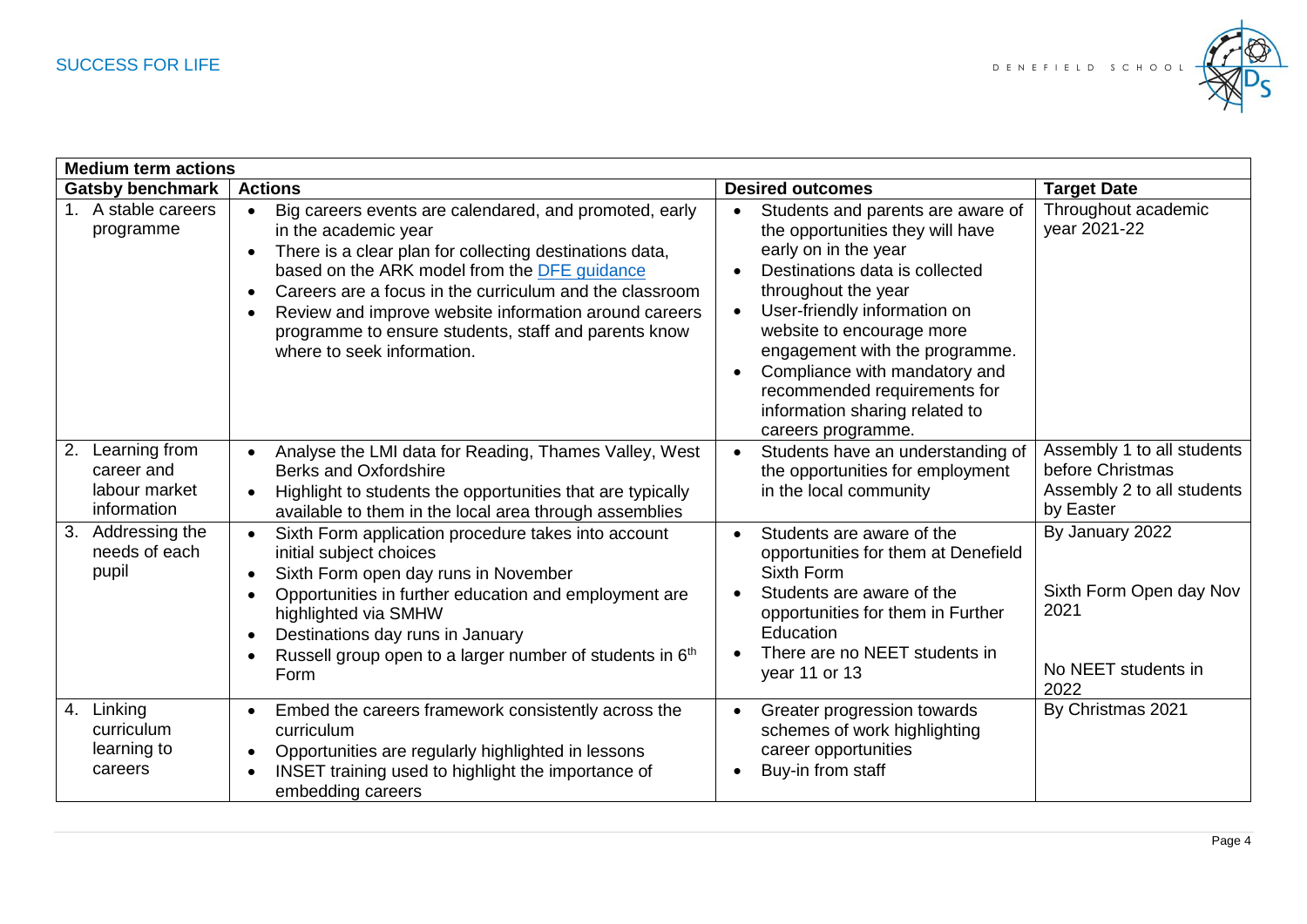

| 5 <sub>1</sub> | <b>Encounters with</b><br>employers and<br>employees      | $\bullet$<br>$\bullet$ | Contact local businesses regarding involvement in the<br>mentoring programme and careers fair<br>Careers fair to run in Summer 22<br>Sixth Form community service is relaunched                             | There is greater engagement with<br>employers in the local community                                                                                     | Careers fair: Academic<br>year 2021-22<br>Sixth form community<br>service: Academic year<br>2021-22                                                                                 |
|----------------|-----------------------------------------------------------|------------------------|-------------------------------------------------------------------------------------------------------------------------------------------------------------------------------------------------------------|----------------------------------------------------------------------------------------------------------------------------------------------------------|-------------------------------------------------------------------------------------------------------------------------------------------------------------------------------------|
| 6.             | Experiences of<br>workplaces                              | $\bullet$<br>$\bullet$ | Year 10 work experience opportunities set up<br>Year 12 work experience set up                                                                                                                              | Work experience is in place for<br>Year 10 and Year 12 students                                                                                          | Year 10 work experience<br>day for academic year<br>2021-22<br>Year 12 work experience<br>week for academic year<br>2021-22                                                         |
|                | <b>Encounters with</b><br>further and<br>higher education | $\bullet$              | Highlight college opportunities to students and parents<br>via SMHW<br>Sixth Form students are given an entitlement of 3 open<br>days to view universities per academic year<br>Destinations day            | Year 11 students and parents<br>engage in college open days<br>Sixth Form access university open<br>days                                                 | SMHW updates ongoing<br>Open day policy for<br>academic year 2021-22                                                                                                                |
| 8.             | Personal<br>guidance                                      | $\bullet$<br>$\bullet$ | Signpost the opportunities for student guidance on the<br>school website<br>T&EL to begin Iv6 careers advisor training<br>Each student in Year 11 and 13 has an appointment with<br>the careers advisor ESH | Students and parents can access<br>the support they require through<br>the school website<br>Students access independent and<br>impartial careers advice | Website updated during<br>academic year 2021-22<br>T&EL to complete Lv6<br>course in 2022<br>Each student in Year 11<br>and 13 has an<br>appointment with advisor<br>during 2021-22 |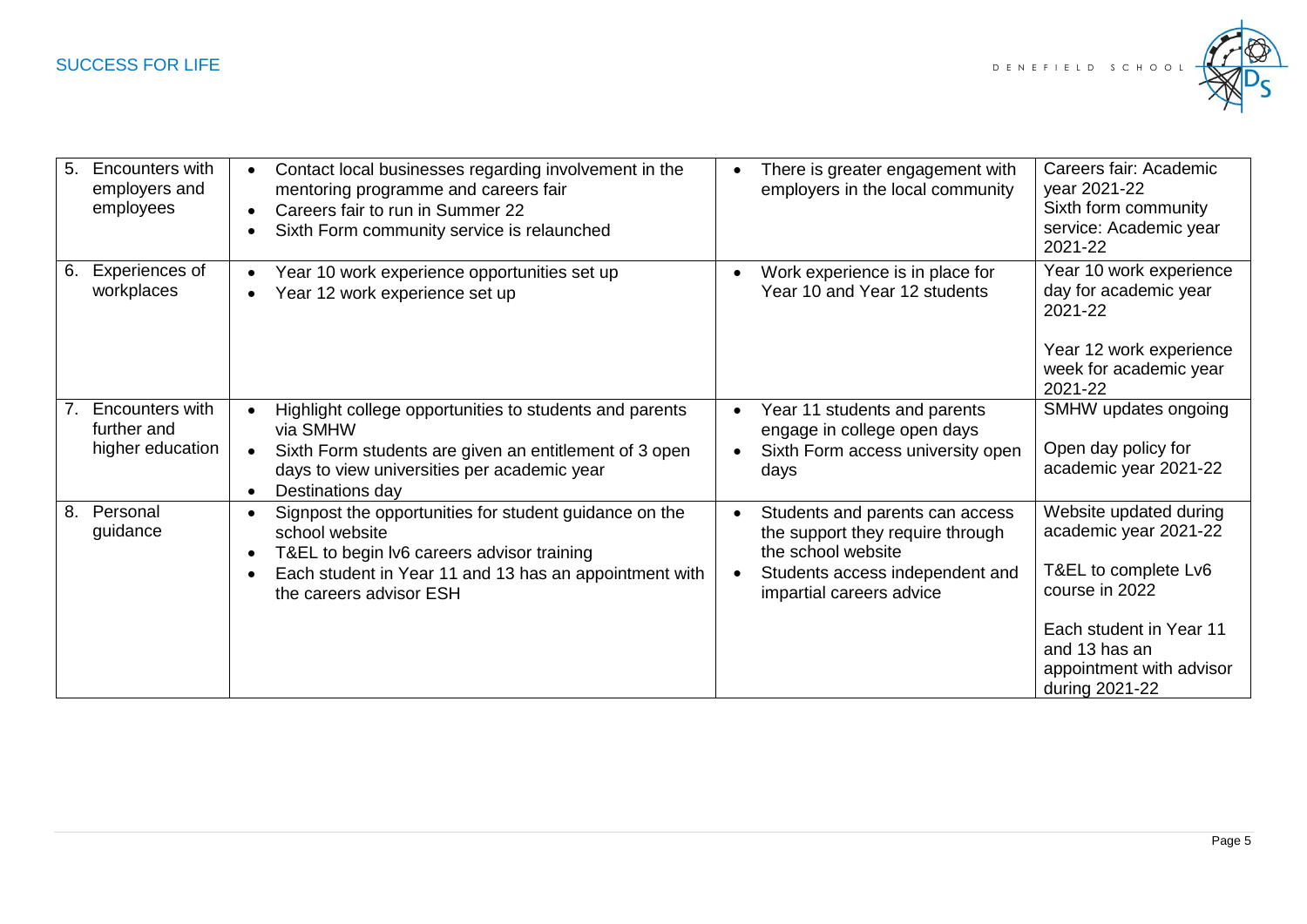

| Long term actions                                                               |                                                                                                                                                                                                                                                                                                                                                                                                                                                                  |                                                                                                                                                                                                                                                                                                                    |                                                                                                                                                          |  |  |  |
|---------------------------------------------------------------------------------|------------------------------------------------------------------------------------------------------------------------------------------------------------------------------------------------------------------------------------------------------------------------------------------------------------------------------------------------------------------------------------------------------------------------------------------------------------------|--------------------------------------------------------------------------------------------------------------------------------------------------------------------------------------------------------------------------------------------------------------------------------------------------------------------|----------------------------------------------------------------------------------------------------------------------------------------------------------|--|--|--|
| <b>Gatsby benchmark</b>                                                         | <b>Actions</b>                                                                                                                                                                                                                                                                                                                                                                                                                                                   | <b>Desired outcomes</b>                                                                                                                                                                                                                                                                                            | <b>Target Date</b>                                                                                                                                       |  |  |  |
| 1. A stable careers<br>programme                                                | Big careers events are calendared, and promoted, early in<br>$\bullet$<br>the academic year<br>Destinations data is collected throughout the year based<br>$\bullet$<br>on the ARK model from the DFE guidance<br>Fully-embed careers in the curriculum<br>Students receive multiple opportunities to engage with<br>local employers and employees<br>Looking to achieve an external benchmark of our careers<br>programme such as the Quality in Careers Award. | Students and parents are aware<br>$\bullet$<br>of the opportunities they will<br>have early on in the year<br>Destinations data is collected<br>throughout the year<br>Students have many extra-<br>curricular opportunities<br>External validation of<br>programme and input into<br>development and improvement. | Throughout academic<br>year 2022-23                                                                                                                      |  |  |  |
| Learning from<br>$\overline{2}$ .<br>career and labour<br>market<br>information | Analyse the LMI data for Reading, Thames Valley, West<br><b>Berks and Oxfordshire</b><br>Highlight to students the opportunities that are typically<br>$\bullet$<br>available to them in the local area through assemblies                                                                                                                                                                                                                                       | Students have an understanding<br>of the opportunities for<br>employment in the local<br>community                                                                                                                                                                                                                 | Assembly 1 to all<br>students before<br>Christmas<br>Assembly 2 to all<br>students by Easter                                                             |  |  |  |
| 3. Addressing the<br>needs of each<br>pupil                                     | Sixth Form application procedure takes into account initial<br>subject choices<br>Sixth Form open day runs in November<br>Opportunities in further education and employment are<br>highlighted via SMHW<br>Destinations day runs in January<br>Further support is given to students that work in Edison on<br>$\bullet$<br>destinations                                                                                                                          | Students are aware of the<br>opportunities for them at<br><b>Denefield Sixth Form</b><br>Students are aware of the<br>opportunities for them in Further<br>Education<br>There are no NEET students in<br>year 11 or 13<br>SEND students have clear next-<br>steps                                                  | By January 2023<br>Sixth Form Open day<br><b>Nov 2022</b><br>Destinations day January<br>2023<br>No NEET students in<br>2023<br>No NEET SEND<br>students |  |  |  |